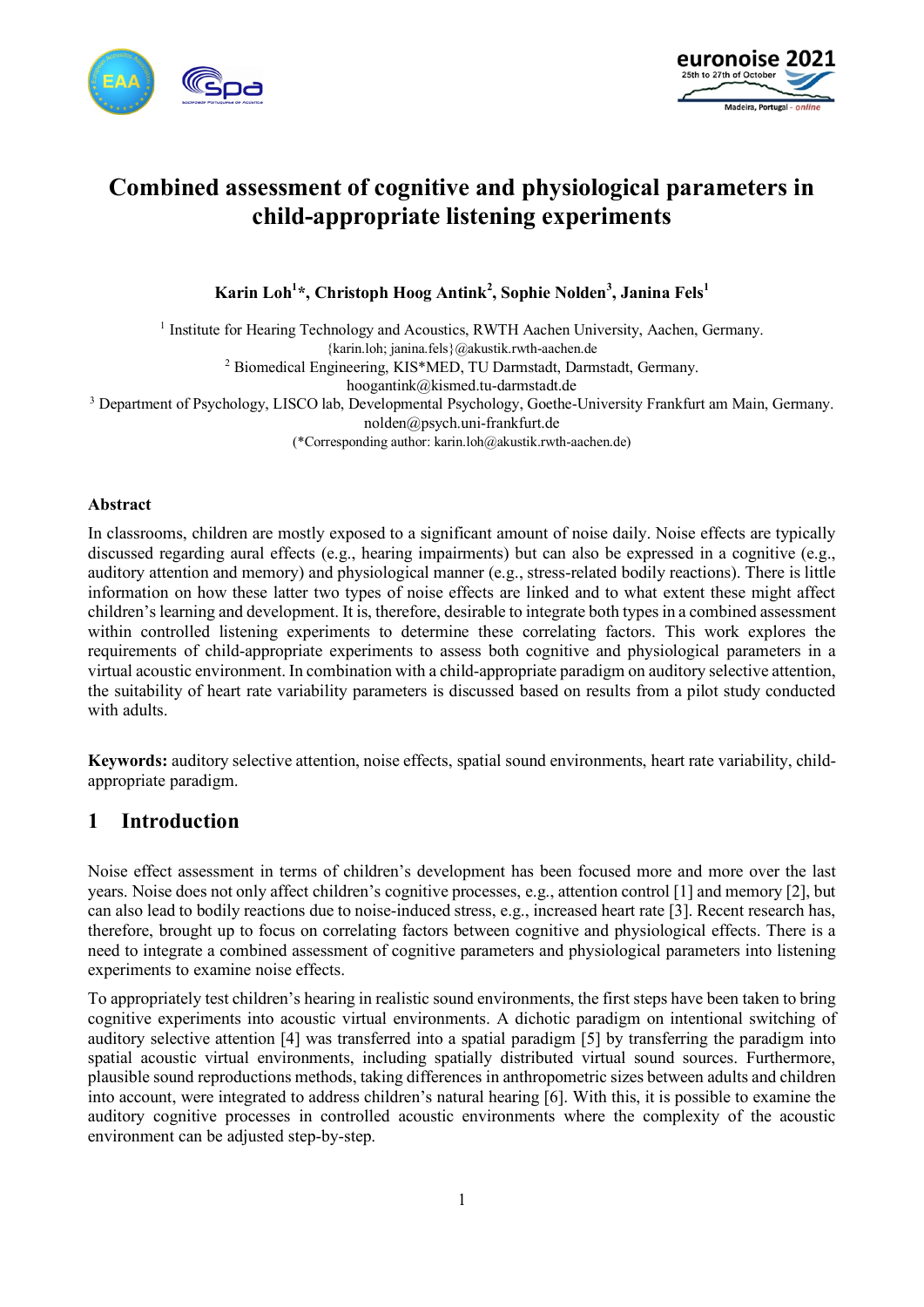

To meet higher ecological validity in listening experiments, especially in terms of children, influences caused by the experimental setup should be minimized. The usage of unobtrusive measurement methods for physiological parameters, which do not constrain participant movement during the experiment, is undeniable. There is a wide range of commercial products to measure heart rate available for everyday usage with minimal intrusion into everyday activities. Thus, it is essential to choose one of these methods to integrate into listening experiments.

This study aims to present a method to assess vital parameters using an unobtrusive measurement method in combination with a child-appropriate experiment on auditory selective attention in virtual acoustic environments. In a first step, this method is validated with young adult participants.

# **2 Method**

### **2.1 Participants**

Twenty-seven young adults (age:  $20 - 26$  years; M = 23 years, SD = 2 years, 12 female) were recruited for the experiment. Inclusion criteria were German language proficiency and normal hearing abilities (within 25 dB[HL]) [7]. An ascending-pure-tone-audiometry procedure screened all participants for frequencies between 125 Hz and 8 kHz using a diagnostic audiometer. All listeners were considered non-expert listeners since they never participated in an auditory selective attention experiment before. Furthermore, informed consent was obtained from all participants before testing.

#### **2.2 Room setup and binaural reproduction**

The experiment took place in the hearing booth at the Institute for Hearing Technology and Acoustics (IHTA) at RWTH Aachen University. The hearing booth ( $l \times w \times h = 2.3$ m<sup>3</sup> × 2.3m<sup>3</sup> × 1.98m<sup>3</sup>) ensured a quiet environment during the listening experiment.

A virtual acoustic environment was created using the Virtual Acoustics (VA) integration for MATLAB [8] with a static sound reproduction not taking head movements into account. The sounds were provided binaurally via headphones using individualized head-related transfer functions by adjusting the inter-aural time difference to the head measures of the participant [9]. Additionally, individual headphone transfer function equalization was done following Masiero and Fels [10].

#### **2.3 Stimulus material**

The stimuli consisted of eight German animal names that could be categorized either as "not flying" (de / en: Katze / cat, Ratte / rat, Schlange / snake, Robbe / seal) or "flying" (de / en: Biene / bee, Ente / duck, Taube / pigeon, Eule / owl). All words were phonetically dissimilar words and comprised two syllables each. The speech material was spoken by a male child aging five years old and a female adult aging 24 years old. Both were native German speakers.

#### **2.4 Cognitive task and experimental design**

A newly developed paradigm to assess the intentional switch of auditory selective attention in children was extended [6]. The basic paradigm comprised the simultaneous presentation of two stimuli. The participant was asked to focus on the target (T) stimulus, which had previously been indicated using a visual cue. At the same time, the participant had to ignore the co-present distractor (D) stimulus. The task was to categorize the animal of the target to either the category "flying" or "not flying" in combination with "big" or "small", leading to four possible answers. The paradigm was gamified by adding colorful pictures and process elements to keep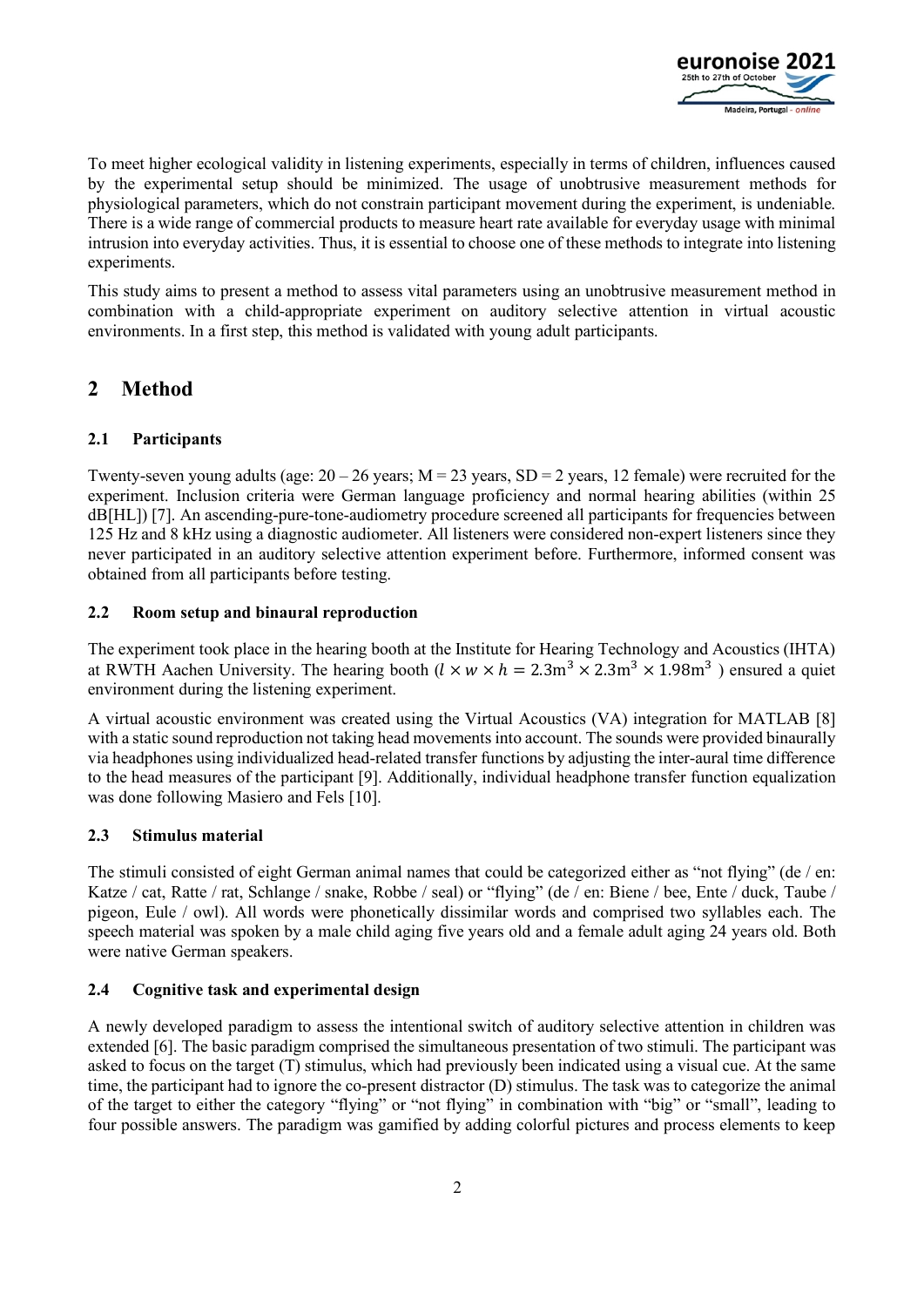

children's motivation at a sufficient level. A feedback system was also added to reflect the performance of a participant immediately. In [Figure 1,](#page-2-0) a representative trial is shown.



Figure 1. An example of a trial including all interval durations.

<span id="page-2-0"></span>In this paradigm, reaction time and error rate were measured as the primary dependent variables to reflect cognitive performance in a spatial hearing situation. With this, the following independent variables allow to draw conclusions on the cognitive performances:

**Attention transition (AT)** is represented in the switch or repetition of the target's position in two subsequent trials [\(Figure 2\)](#page-2-1). In case of a "switch", the participant had to reorientate attention in space which required more time to react and might make more mistakes.



<span id="page-2-1"></span>Figure 2. Visual representation of attention transition in a) switch and b) repetition condition.

**Congruency (C)** reflects the categorical matching of target and distractor. The difference in responses to target and distractor of the same, or of different categories in one trial, represents the congruency effect. Congruency effects can serve as an index of the ability to suppress irrelevant information. Especially by interpreting the impact in the error rate, it is possible to derive whether participants could suppress the irrelevant information provided by the distractor. There are three possibilities since one stimulus consists of two words: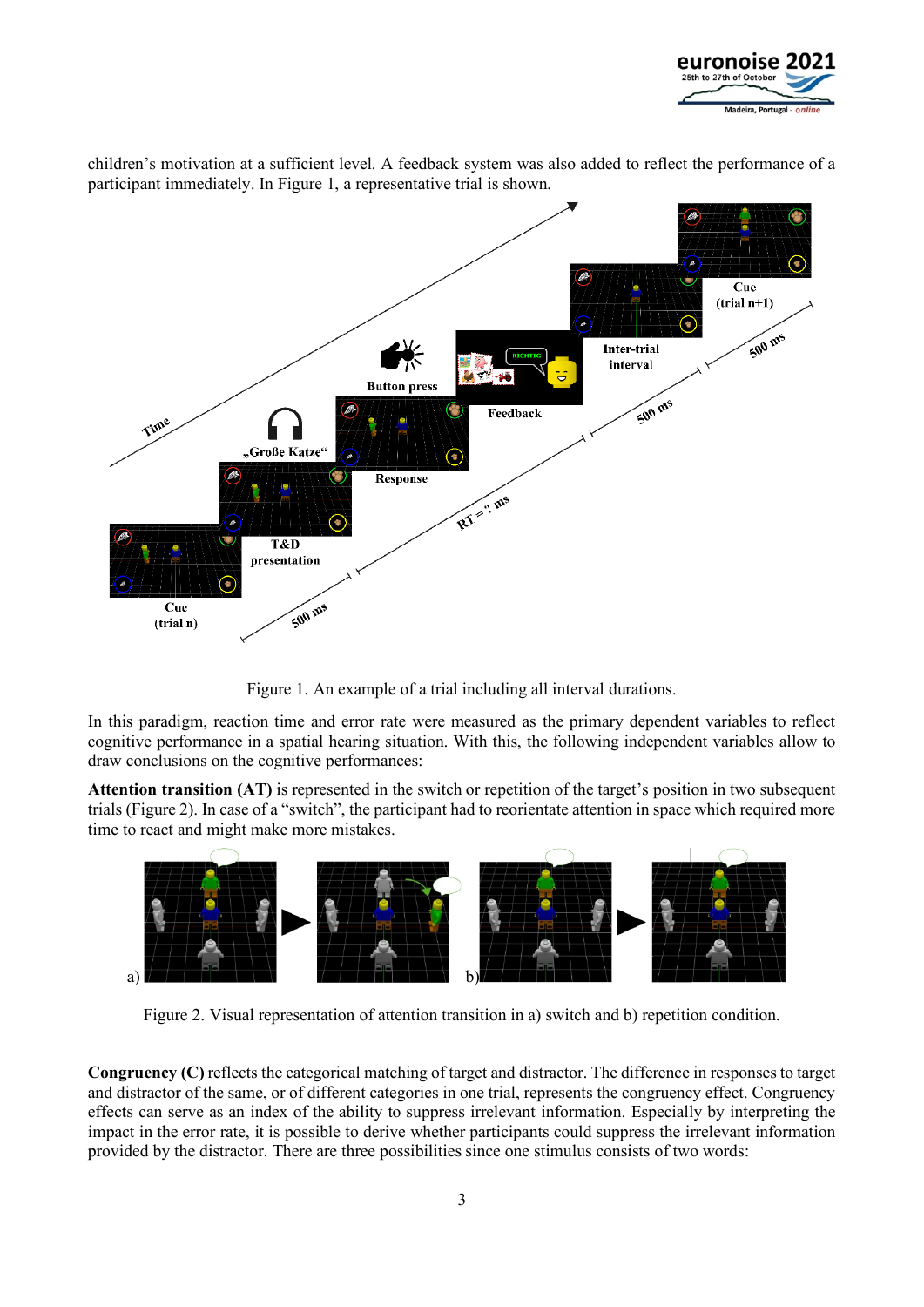

- Congruent all words from target and distractor are from the same category [\(Figure 3](#page-3-0) left):
- Semi-Incongruent either the first or the second part of the stimuli presented by target and distractor are from different categories [\(Figure 3](#page-3-0) center).
- Incongruent all words from target and distractor are from different categories [\(Figure 3](#page-3-0) right):

The complexity of correctly suppressing irrelevant information is expected to increase from congruent trials over semi-incongruent trials to incongruent trials where the lowest performance in error rate and reaction time is expected.



<span id="page-3-0"></span>Figure 3. Visual representation of congruent, semi-congruent and incongruent trials (from left to right).

**Target-distractor-position combination (TD-C)** describes the spatial combination of the target and distractor sound sources in one trial. They could be either presented in four possible positions: front (F), back (B), left (L), or right (R). Thus, possible position combinations were left-right (LR), neighboring (Next), or front-back (FB) [\(Figure 4](#page-3-1) from left to right).



<span id="page-3-1"></span>Figure 4. Target-distractor-position combination: a) left-right, b) neighboring, and c) front-back.

**Noise** was presented to examine the effect of background distraction. Stationary noise with children's speech frequency spectrum was chosen. Three conditions were tested: one without noise to set the baseline and two conditions with a signal-to-noise ratio (SNR) of 0 dB and -5 dB.

#### **2.5 Heart rate variability measurement**

Cardiac signals to extract heart rate variability (HRV) parameters were recorded using a Polar H7 chest strap, a commercial product commonly used in athletic activities. The internal sampling rate for the electrocardiography (ECG) was  $f_s = 1000$  Hz.

The HRV parameters were calculated for each trial (between two responses) and were treated as individual dependent variables in the analyses. To gain first insights, the following HRV parameters were chosen and computed using the MATLAB toolbox provided by [11]:

- meanHR [bpm]: average heart rate (heart beats per examined interval).
- mean $NN<sup>1</sup>$  $NN<sup>1</sup>$  $NN<sup>1</sup>$  [ms]: average of NN intervals within the observed interval.

<span id="page-3-2"></span> $1$  NN describes the interval between two peaks of normal heart beats.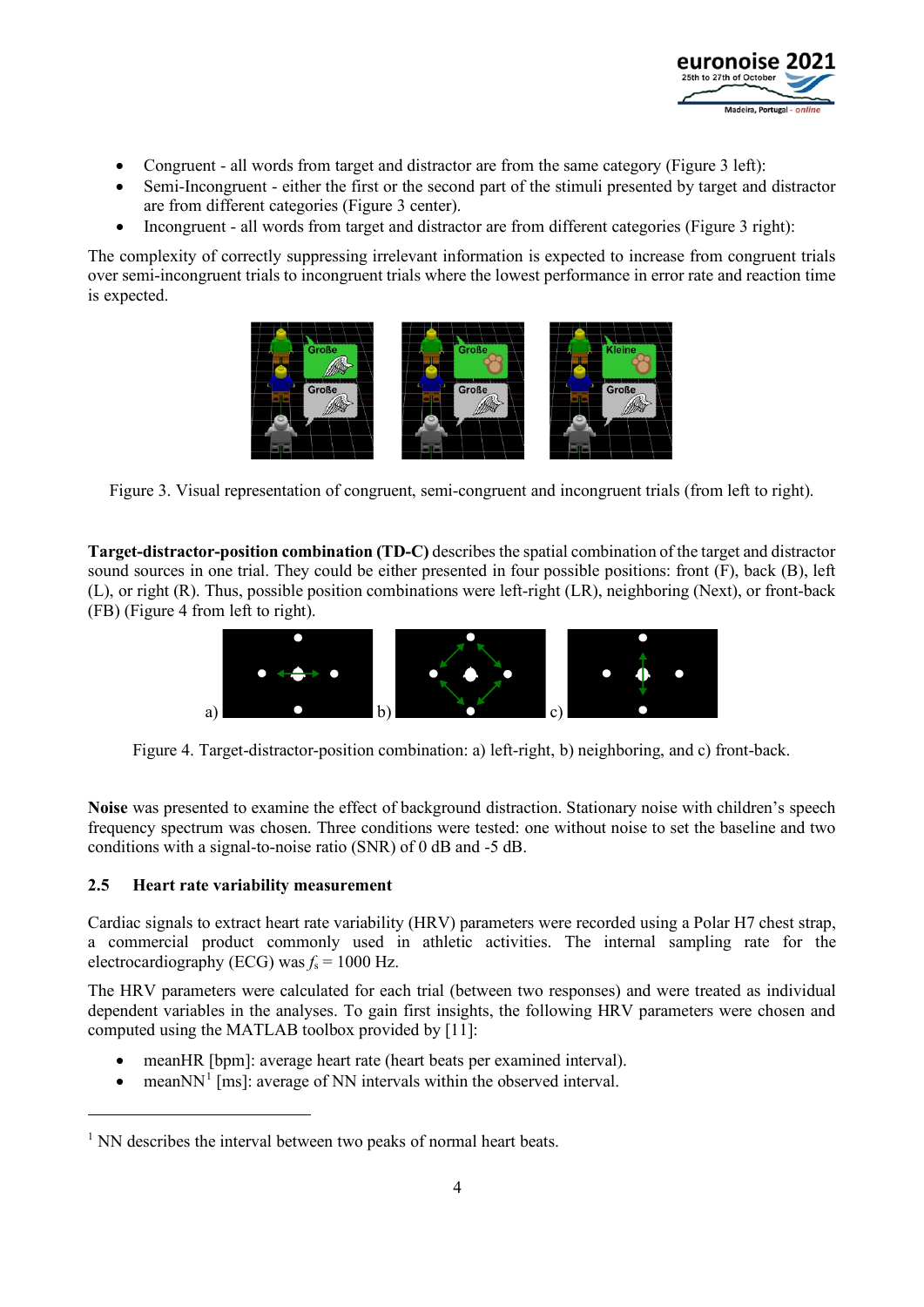

- SDHR [bpm]: standard deviation of the heart rate representing the total variability in the heart rate.
- SDNN [ms]: standard deviation of NN intervals and represents the total variability in the heart rate.
- SD1 [ms] derived from the Poincaré-plot reflecting fast changes in the HRV.
- SD2 [ms] also derived from the Poincaré-plot representing slow changes in the resting heart rate.

# **3 Results**

#### **3.1 Reaction time and error rate**

For the analyses of reaction time (RT) and error rate (ER), the first trial of each block and trials following an error were removed from the data. RTs were Z-transformed for each participant and values exceeding +2 SD were excluded from analyses as outliers. Error trials were discarded for reaction time analyses.

A repeated-measures ANOVA with the within-subject variables of noise (N), attention transition (AT), congruency (C), and target-distractor-position combination (TD-C) was conducted. For a complete overview of the ANOVA results for reaction time and error rate, please refer to [Table 1.](#page-4-0)

<span id="page-4-0"></span>

|                   | <b>RT</b> |                  |                       |        | ER               |                  |                       |        |  |
|-------------------|-----------|------------------|-----------------------|--------|------------------|------------------|-----------------------|--------|--|
|                   | $\bm{F}$  | $\boldsymbol{p}$ | $\eta^2$ <sub>p</sub> |        | $\boldsymbol{F}$ | $\boldsymbol{p}$ | $\eta^2$ <sub>p</sub> |        |  |
| N                 | 4.508     | 0.025            | 0.148                 | G.G.c. | 2.134            | 0.129            | 0.076                 |        |  |
| AT                | 4.552     | 0.042            | 0.149                 |        | 3.146            | 0.088            | 0.108                 |        |  |
| $\mathbf C$       | 7.697     | 0.001            | 0.228                 |        | 340.936          | 0.000            | 0.929                 |        |  |
| TD-C              | 98.015    | 0.000            | 0.790                 | G.G.c. | 734.165          | 0.000            | 0.966                 | G.G.c. |  |
| N x AT            | 1.655     | 0.201            | 0.060                 |        | 0.108            | 0.845            | 0.004                 | G.G.c. |  |
| N x C             | 0.816     | 0.518            | 0.030                 |        | 0.465            | 0.699            | 0.018                 | G.G.c. |  |
| AT x C            | 3.024     | 0.057            | 0.104                 |        | 0.594            | 0.514            | 0.022                 | G.G.c. |  |
| N x AT x C        | 1.298     | 0.282            | 0.048                 | G.G.c. | 2.272            | 0.066            | 0.080                 |        |  |
| N x TD-C          | 1.213     | 0.308            | 0.045                 | G.G.c. | 0.648            | 0.574            | 0.024                 | G.G.c. |  |
| AT x TD-C         | 2.009     | 0.144            | 0.072                 |        | 0.961            | 0.373            | 0.036                 | G.G.c. |  |
| N x AT x TD-C     | 0.695     | 0.539            | 0.026                 | G.G.c. | 0.284            | 0.805            | 0.011                 | G.G.c. |  |
| $C x TD-C$        | 4.329     | 0.006            | 0.143                 | G.G.c. | 239.922          | 0.000            | 0.902                 | G.G.c. |  |
| $N x C x T D-C$   | 1.523     | 0.187            | 0.055                 | G.G.c. | 0.482            | 0.762            | 0.018                 | G.G.c. |  |
| AT x C x TD-C     | 0.062     | 0.993            | 0.002                 |        | 0.864            | 0.425            | 0.032                 | G.G.c. |  |
| N x AT x C x TD-C | 0.609     | 0.705            | 0.023                 | G.G.c. | 1.155            | 0.335            | 0.043                 | G.G.c. |  |

Table 1. Repeated-measures ANOVA results for reaction time (RT) and error rate (ER).

Significant effects are indicated in bold.

G.G.c.: Greenhouse-Geisser correction applied due to violation of assumption.

 $N = Noise, AT = Attention transition, C = Congruency, TD-C = Target-distraction-position combination.$ 

As expected, significant main effects in reaction time were found for all independent variables: noise, attention transition, congruency, and target-distractor-position combination. However, the post-hoc t-test for noise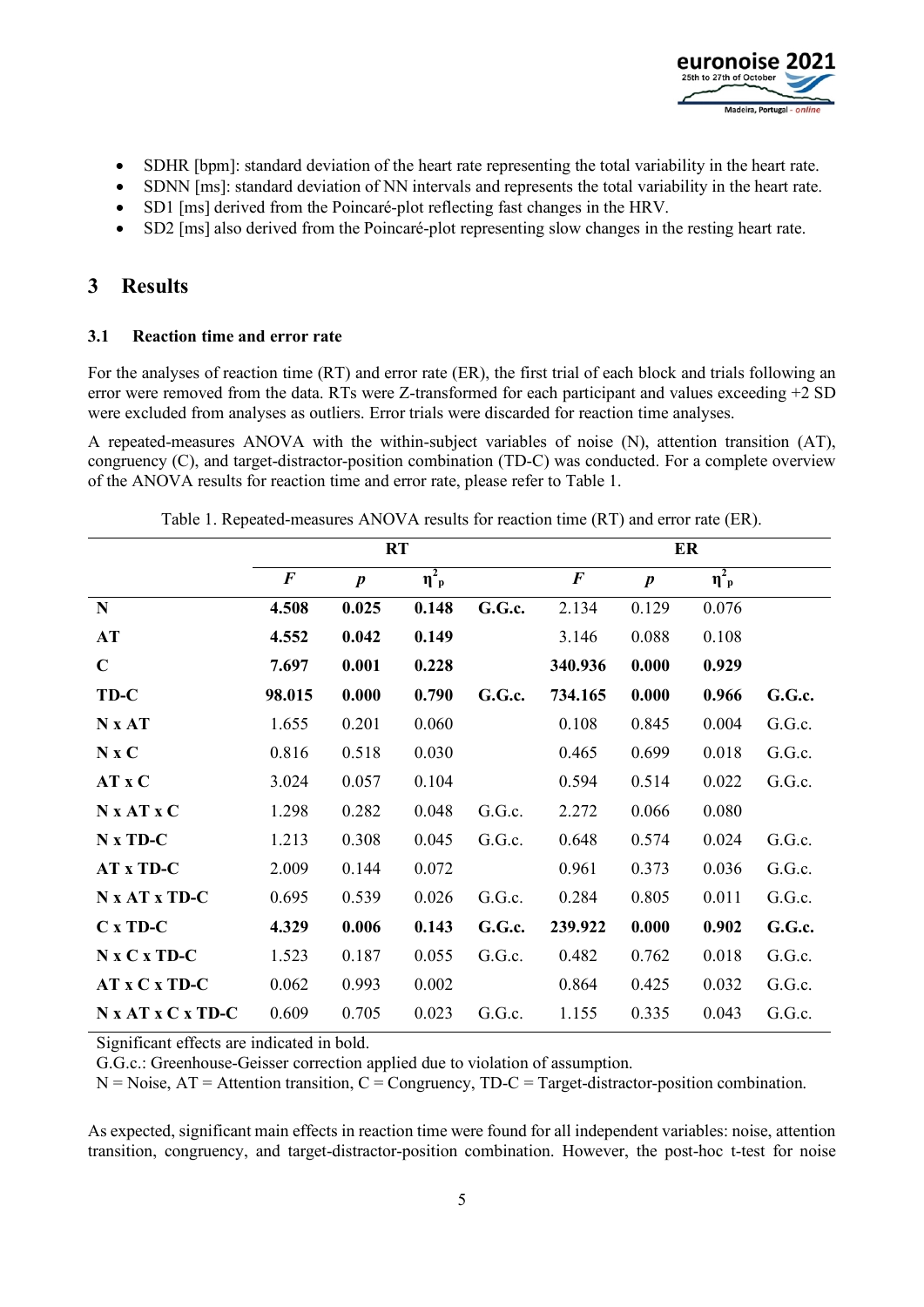

revealed no significant effects between the three noise conditions (all p > .05; no noise: 2540 ms, 0 dB: 2497 ms, and -5 dB: 2478 ms). In attention transition, the switch trials yielded higher reaction times (2521 ms) than the repetition trials (2488 ms). In congruency, significant differences (both  $p < .05$ ) were found between incongruent trials (2476) and both congruent (2517 ms) and semi-congruent trials (2521 ms), while the difference between congruent and semi-congruent was not significant  $(p > 0.05)$ . It is noticeable that the participants yielded lower reaction times in incongruent trials than congruent and semi-congruent trials. In target-distractor-position combination, the post-hoc analyses revealed significant differences between all three types (all *p* < .001; Left-Right: 2280 ms, Next: 2451 ms, and Front-Back: 2784 ms).

For error rate, the only significant main effects were yielded for congruency and target-distractor-position combination. The post-hoc analyses in terms of congruency revealed significant differences between all levels (all  $p < 0.01$ ; congruent: 2.2%, semi-congruent: 18.7%, and incongruent: 18.5%). Regarding target-distractorposition combination, all levels were significant different to each other, all *p* < .01 (Left-Right: 2.5%, Next: 5.8%, and Front-Back: 31.1%).

Most interaction effects were non-significant for both reaction time and error rate. Interestingly, only the interaction effect between congruency and target-distractor-position combination was significant for both reaction time and error rate [\(Figure 5\)](#page-5-0). The results showed significantly worse performance for reaction times and error rates in terms of the front-back configurations.



<span id="page-5-0"></span>Figure 5. Interaction effect between congruency and target-distractor-position combination.  $LR = left-right$ , Next = neighboring, and  $FB = front-back$ .

The reaction time and the error rates results show that the presented paradigm can reflect the cognitive flexibility in intentional switching of auditory selective attention within a spatial auditory setup. Especially, the benefit of spatial information regarding irrelevant information suppression was reflected in the interaction effect between congruency and target-distractor-position combination. Spatial configuration with higher complexity to resolve (e.g., positioning in front-back configurations) yielded worse performance.

However, the effect of noise was not clear, which might explain that adults were not affected by the low SNRs presented. SNRs were chosen to be suitable for experiments to examine children's cognitive abilities and the corresponding literature [12]. However, those SNRs do not affect adults though they might lead to worse performances in children.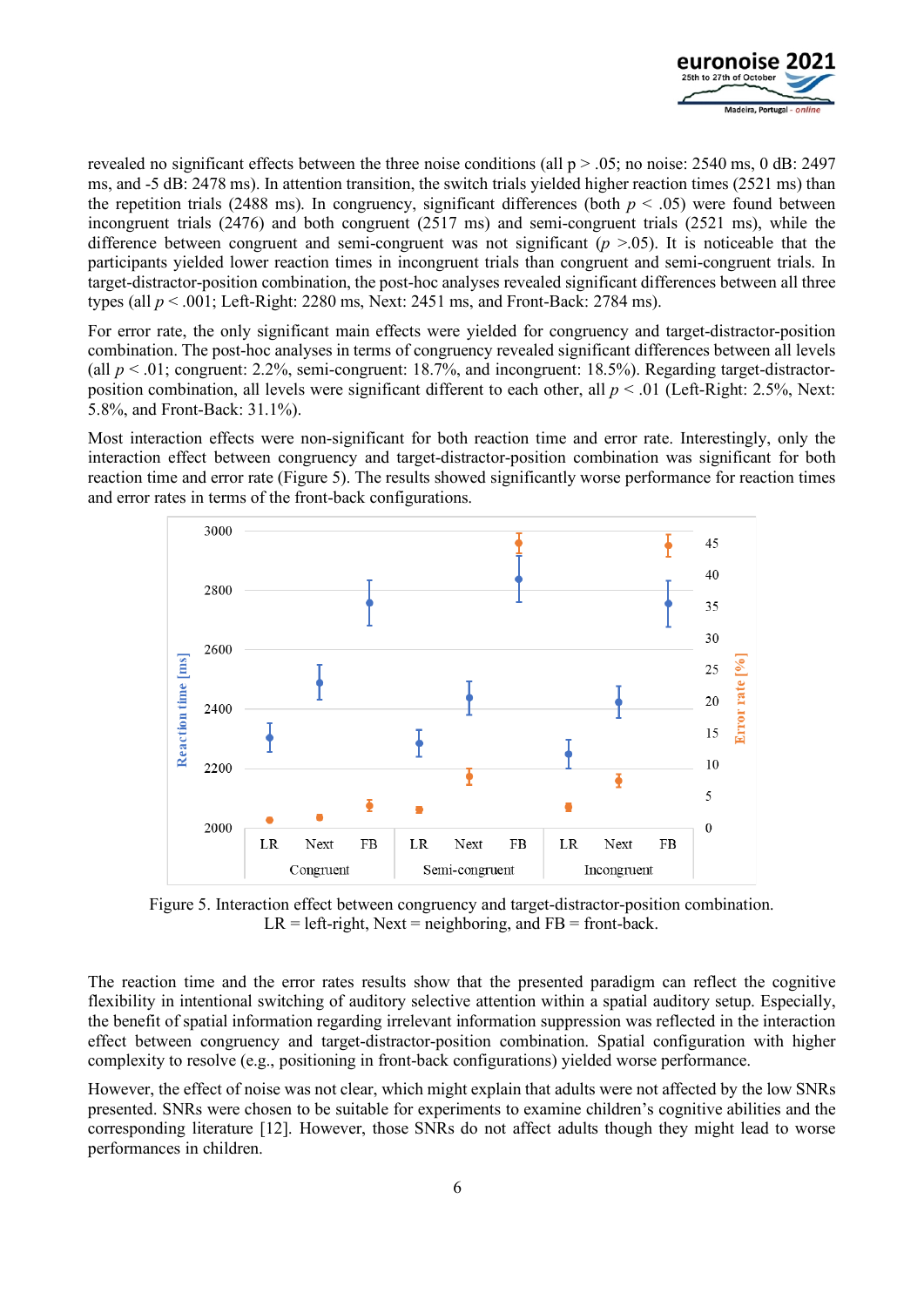#### **3.2 Heart rate variability**

For the analyses of the HRV parameters, the first trial of each block and trials following an error were removed from the data. Outliers regarding reaction times were excluded from the analyses.

A repeated-measures ANOVA with the within-subject variables of noise (N), attention transition (AT), congruency (C), and target-distractor-position combination (TD-C) was conducted. The overview of the ANOVA results for the average heart and NN interval can be found in [Table 2,](#page-6-0) for the total variability reflected in SDHR and SDNN i[n Table 3,](#page-6-1) and for SD1 and SD2 in [Table 4.](#page-7-0)

<span id="page-6-0"></span>

| Table 2. Repeated-measures ANOVA results for average heart rate (meanHR) and NN intervals (meanNN). |  |  |  |  |
|-----------------------------------------------------------------------------------------------------|--|--|--|--|
|                                                                                                     |  |  |  |  |

|                   | meanHR   |                  |                       |        | meanNN           |                  |                       |        |  |
|-------------------|----------|------------------|-----------------------|--------|------------------|------------------|-----------------------|--------|--|
|                   | $\bm{F}$ | $\boldsymbol{p}$ | $\eta^2$ <sub>p</sub> |        | $\boldsymbol{F}$ | $\boldsymbol{p}$ | $\eta^2$ <sub>p</sub> |        |  |
| N                 | 1.231    | 0.292            | 0.047                 | G.G.c. | 0.20             | 0.752            | 0.008                 | G.G.c. |  |
| AT                | 1.534    | 0.227            | 0.058                 |        | 0.37             | 0.548            | 0.015                 |        |  |
| $\mathbf C$       | 0.070    | 0.932            | 0.003                 |        | 1.56             | 0.220            | 0.059                 |        |  |
| TD-C              | 0.815    | 0.396            | 0.032                 | G.G.c. | 0.16             | 0.738            | 0.006                 | G.G.c. |  |
| N x AT            | 1.311    | 0.275            | 0.050                 | G.G.c. | 1.18             | 0.315            | 0.045                 |        |  |
| N x C             | 0.147    | 0.964            | 0.006                 |        | 0.82             | 0.513            | 0.032                 |        |  |
| AT x C            | 0.780    | 0.411            | 0.030                 | G.G.c. | 1.89             | 0.180            | 0.070                 | G.G.c. |  |
| N x AT x C        | 0.637    | 0.538            | 0.025                 | G.G.c. | 1.09             | 0.356            | 0.042                 | G.G.c. |  |
| $N x TD-C$        | 0.683    | 0.553            | 0.027                 | G.G.c. | 0.06             | 0.993            | 0.002                 |        |  |
| AT x TD-C         | 1.850    | 0.177            | 0.069                 | G.G.c. | 2.11             | 0.143            | 0.078                 | G.G.c. |  |
| N x AT x TD-C     | 0.301    | 0.761            | 0.012                 | G.G.c. | 1.41             | 0.250            | 0.053                 | G.G.c. |  |
| $C x TD-C$        | 0.673    | 0.491            | 0.026                 | G.G.c. | 0.21             | 0.758            | 0.008                 | G.G.c. |  |
| N x C x TD-C      | 1.578    | 0.202            | 0.059                 | G.G.c. | 1.42             | 0.238            | 0.054                 | G.G.c. |  |
| AT x C x TD-C     | 2.396    | 0.093            | 0.087                 | G.G.c. | 1.12             | 0.340            | 0.043                 | G.G.c. |  |
| N x AT x C x TD-C | 1.123    | 0.347            | 0.043                 | G.G.c. | 1.54             | 0.205            | 0.058                 | G.G.c. |  |

Significant effects are indicated in bold.

G.G.c.: Greenhouse-Geisser correction applied due to violation of assumption.

<span id="page-6-1"></span> $N = Noise, AT = Attention transition, C = Congruency, TD-C = Target-distraction-position combination.$ 

Table 3. Repeated-measures ANOVA results for the total variability (SDHR and SDNN).

|             |          | <b>SDHR</b>      |            |        |          | <b>SDNN</b> |                                      |        |  |  |
|-------------|----------|------------------|------------|--------|----------|-------------|--------------------------------------|--------|--|--|
|             | $\bm{F}$ | $\boldsymbol{p}$ | $\eta_{p}$ |        | $\bm{F}$ | p           | $\mathbf{n}$ <sup>-</sup> $_{\rm p}$ |        |  |  |
| N           | 0.094    | 0.911            | 0.004      |        | 0.410    | 0.666       | 0.016                                |        |  |  |
| AT          | 2.017    | 0.168            | 0.075      |        | 0.959    | 0.337       | 0.037                                |        |  |  |
| $\mathbf C$ | 1.232    | 0.287            | 0.047      | G.G.c. | 1.741    | 0.198       | 0.065                                | G.G.c. |  |  |
| TD-C        | 0.113    | 0.795            | 0.005      | G.G.c. | 0.764    | 0.471       | 0.030                                |        |  |  |
| N x AT      | 0.771    | 0.420            | 0.030      | G.G.c. | 0.781    | 0.464       | 0.030                                |        |  |  |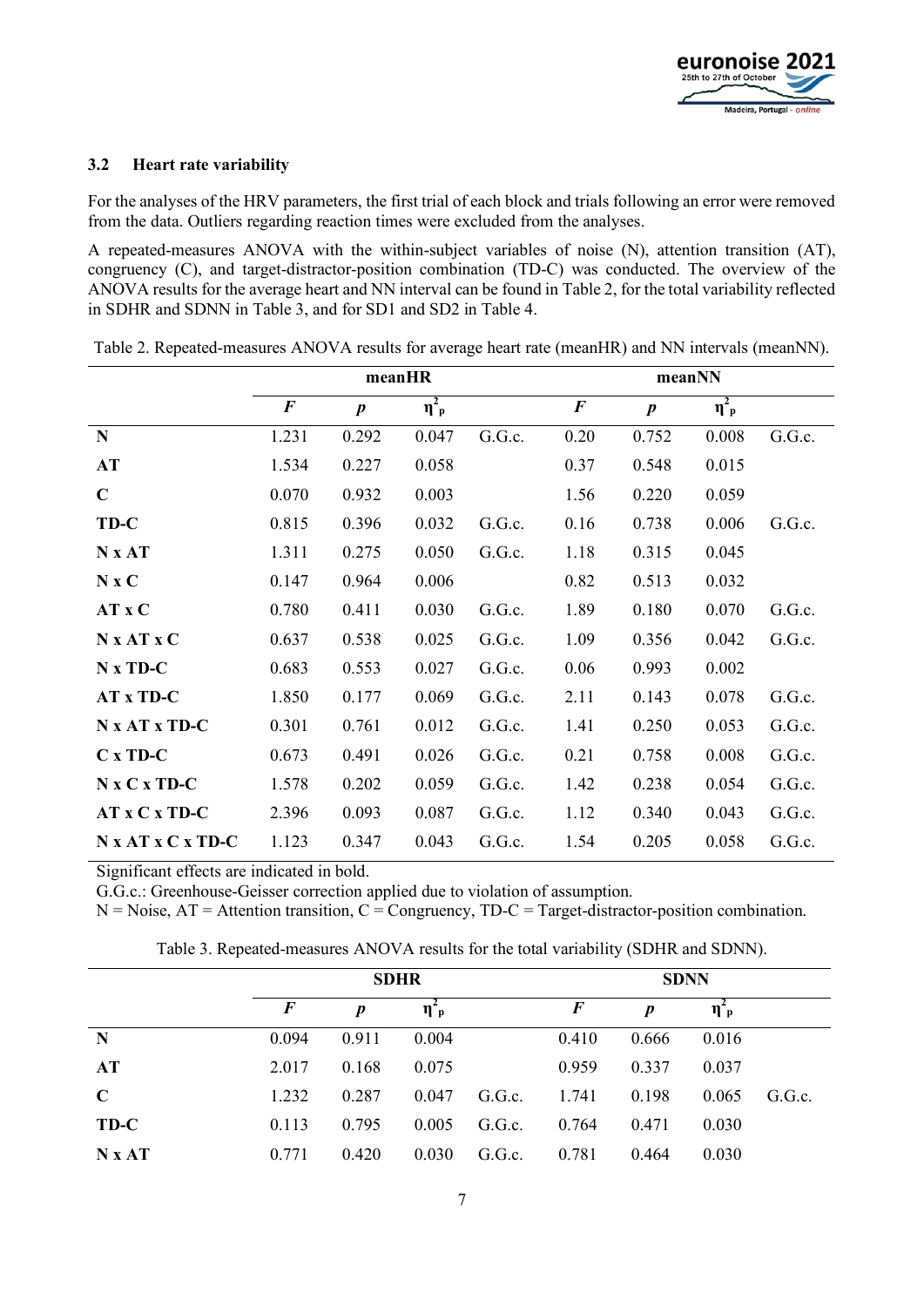|                   |       |       |       |        |       |       |       | Madeira, Portugal - online |
|-------------------|-------|-------|-------|--------|-------|-------|-------|----------------------------|
| N x C             | 1.259 | 0.291 | 0.048 | G.G.c. | 2.172 | 0.129 | 0.080 | G.G.c.                     |
| AT x C            | 0.691 | 0.506 | 0.027 |        | 1.595 | 0.219 | 0.060 | G.G.c.                     |
| N x AT x C        | 1.574 | 0.222 | 0.059 | G.G.c. | 1.507 | 0.232 | 0.057 | G.G.c.                     |
| N x TD-C          | 1.322 | 0.269 | 0.050 | G.G.c. | 0.565 | 0.621 | 0.022 | G.G.c.                     |
| AT x TD-C         | 2.057 | 0.161 | 0.076 | G.G.c. | 0.746 | 0.439 | 0.029 | G.G.c.                     |
| N x AT x TD-C     | 2.359 | 0.125 | 0.086 | G.G.c. | 1.563 | 0.221 | 0.059 | G.G.c.                     |
| $C x TD-C$        | 1.622 | 0.199 | 0.061 | G.G.c. | 2.106 | 0.086 | 0.078 |                            |
| N x C x TD-C      | 0.869 | 0.442 | 0.034 | G.G.c. | 1.201 | 0.314 | 0.046 | G.G.c.                     |
| AT x C x TD-C     | 0.909 | 0.399 | 0.035 | G.G.c. | 0.564 | 0.610 | 0.022 | G.G.c.                     |
| N x AT x C x TD-C | 1.568 | 0.218 | 0.059 | G.G.c. | 2.105 | 0.107 | 0.078 | G.G.c.                     |

euronoise 2021

25th to 27th of October

Significant effects are indicated in bold.

G.G.c.: Greenhouse-Geisser correction applied due to violation of assumption.

<span id="page-7-0"></span> $N = Noise, AT = Attention transition, C = Congruency, TD-C = Target-distraction position combination.$ 

|                   | SD <sub>1</sub>  |                  |                       |        | SD2              |                  |                       |        |  |
|-------------------|------------------|------------------|-----------------------|--------|------------------|------------------|-----------------------|--------|--|
|                   | $\boldsymbol{F}$ | $\boldsymbol{p}$ | $\eta^2$ <sub>p</sub> |        | $\boldsymbol{F}$ | $\boldsymbol{p}$ | $\eta^2$ <sub>p</sub> |        |  |
| N                 | 1.524            | 0.228            | 0.060                 |        | 0.615            | 0.545            | 0.025                 |        |  |
| <b>AT</b>         | 0.386            | 0.540            | 0.016                 |        | 0.011            | 0.916            | 0.000                 |        |  |
| $\mathbf C$       | 0.855            | 0.406            | 0.034                 | G.G.c. | 1.951            | 0.170            | 0.075                 | G.G.c. |  |
| TD-C              | 1.447            | 0.245            | 0.057                 |        | 7.345            | 0.002            | 0.234                 |        |  |
| N x AT            | 1.442            | 0.247            | 0.057                 | G.G.c. | 0.600            | 0.553            | 0.024                 |        |  |
| N x C             | 2.357            | 0.122            | 0.089                 | G.G.c. | 2.560            | 0.080            | 0.096                 | G.G.c. |  |
| AT x C            | 2.279            | 0.134            | 0.087                 | G.G.c. | 2.936            | 0.081            | 0.109                 | G.G.c. |  |
| N x AT x C        | 0.750            | 0.448            | 0.030                 | G.G.c. | 0.895            | 0.438            | 0.036                 | G.G.c. |  |
| N x TD-C          | 1.272            | 0.286            | 0.050                 | G.G.c. | 0.087            | 0.930            | 0.004                 | G.G.c. |  |
| AT x TD-C         | 0.718            | 0.435            | 0.029                 | G.G.c. | 0.900            | 0.380            | 0.036                 | G.G.c. |  |
| $N x AT x TD-C$   | 0.943            | 0.372            | 0.038                 | G.G.c. | 0.526            | 0.717            | 0.021                 |        |  |
| $C x TD-C$        | 1.770            | 0.169            | 0.069                 | G.G.c. | 0.795            | 0.487            | 0.032                 | G.G.c. |  |
| $N x C x T D-C$   | 1.580            | 0.214            | 0.062                 | G.G.c. | 1.648            | 0.186            | 0.064                 | G.G.c. |  |
| AT x C x TD-C     | 0.961            | 0.397            | 0.039                 | G.G.c. | 0.577            | 0.606            | 0.023                 | G.G.c. |  |
| N x AT x C x TD-C | 1.165            | 0.321            | 0.046                 | G.G.c. | 1.069            | 0.379            | 0.043                 | G.G.c. |  |

Table 4. Repeated-measures ANOVA results for SD1 and SD2.

Significant effects are indicated in bold.

G.G.c.: Greenhouse-Geisser correction applied due to violation of assumption.

 $N = Noise, AT = Attention transition, C = Congruency, TD-C = Target-distraction-position combination.$ 

Interestingly, no significant main and interaction effects were found for the HRV parameters meanHR, meanNN, SDHR, SDNN, and SD1. Noteworthy, is the significant main effect in target-distractor-position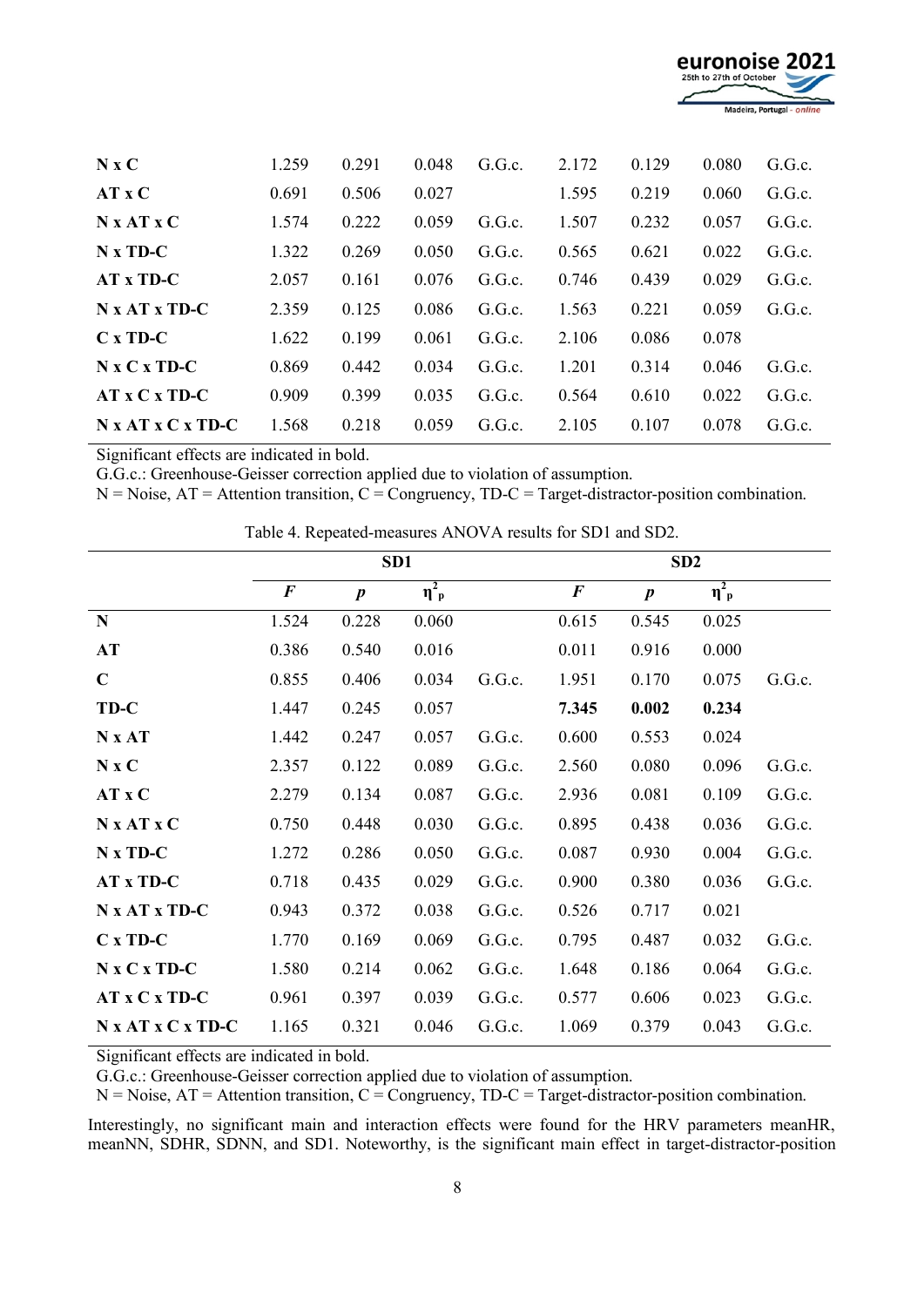

combination in terms of the HRV parameter SD2, representing the slow changes in the resting heart rate. A post-hoc analysis yielded a significant difference between front-back  $(3.4\%)$  and left-right  $(3.1\%)$ ,  $p < .01$ . However, no other significant differences were found (left-right vs. next and front-back vs. next, both *p* > .05).

As a first insight, these results show that the chosen HRV parameters cannot reflect the cognitive flexibility when evaluated using the standard methods as conducted for reaction time and error rate. However, the main effect in target-distractor-position combination in terms of SD2 should be further examined since the resting heart rate seems to change when there is a significant rise in complexity in the spatial as given between the left-right vs. the front-back configuration.

#### **3.3 Correlation analysis**

To test the interchangeability of the parameters, a correlation analysis was conducted. The Pearson's correlation coefficient was computed for all HRV parameters, reaction time, and error rate. Results are shown in [Table 5.](#page-8-0)

The results revealed that all HRV parameters positively correlated with each other (all  $p < .05$ ), except of mean heart rate (meanHR) and SD2 ( $p > .05$ ). Additionally, the reaction time was correlated with all HRV parameters (all  $p < .05$ ), except of meanHR with  $p > .05$ , though the correlation coefficients were quite low (less than 0.4). However, in terms of the error rate, no significant correlations towards the HRV parameters were yielded (*p* > .05), leading to the assumption that the error rate cannot be exchanged with the HRV parameters. Still, reaction time and error rate are significant correlated  $(p > .05)$ .

<span id="page-8-0"></span>

| $r_{\rm p}$     | <b>RT</b> | ER       | meanHR   | meanNN | <b>SDHR</b> | <b>SDNN</b> | SD <sub>1</sub> | SD2 |
|-----------------|-----------|----------|----------|--------|-------------|-------------|-----------------|-----|
| <b>RT</b>       |           |          |          |        |             |             |                 |     |
| ER              | 0.307     |          |          |        |             |             |                 |     |
| meanHR          | $-0.017$  | 0.001    |          |        |             |             |                 |     |
| meanNN          | 0.134     | $-0.012$ | 0.109    |        |             |             |                 |     |
| <b>SDHR</b>     | 0.173     | 0.007    | 0.203    | 0.227  |             |             |                 |     |
| <b>SDNN</b>     | 0.261     | 0.011    | $-0.112$ | 0.571  | 0.718       |             |                 |     |
| SD <sub>1</sub> | 0.288     | $-0.012$ | $-0.155$ | 0.538  | 0.618       | 0.937       |                 |     |
| SD2             | 0.241     | 0.015    | $-0.042$ | 0.541  | 0.710       | 0.909       | 0.756           |     |

Table 5. Pearson's correlation of reaction time and error rate with HRV parameters.

Significant effects are indicated in bold.

## **4 Summary**

This study was designed to examine cognitive flexibility in intentional switching of auditory selective attention together with heart rate variability to achieve a combined assessment of physiological and cognitive effects in complex hearing environments. This study revealed that the standard methods used so far to evaluate the dependent variables in the paradigm, i.e., reaction time and error rates, cannot be simply transferred to the chosen heart rate variability parameters, meanHR, meanNN, SDHR, SDNN, SD1, and SD2. The analysis of the cognitive effects of attention transition and suppression of irrelevant information suppression as represented in the independent variables could not be found in the heart rate variability parameters though they were present in the reaction time and error rates. However, a correlation analysis showed that the chosen heart rate variability parameters are related to the reaction time. This must be studied in further work to specifically